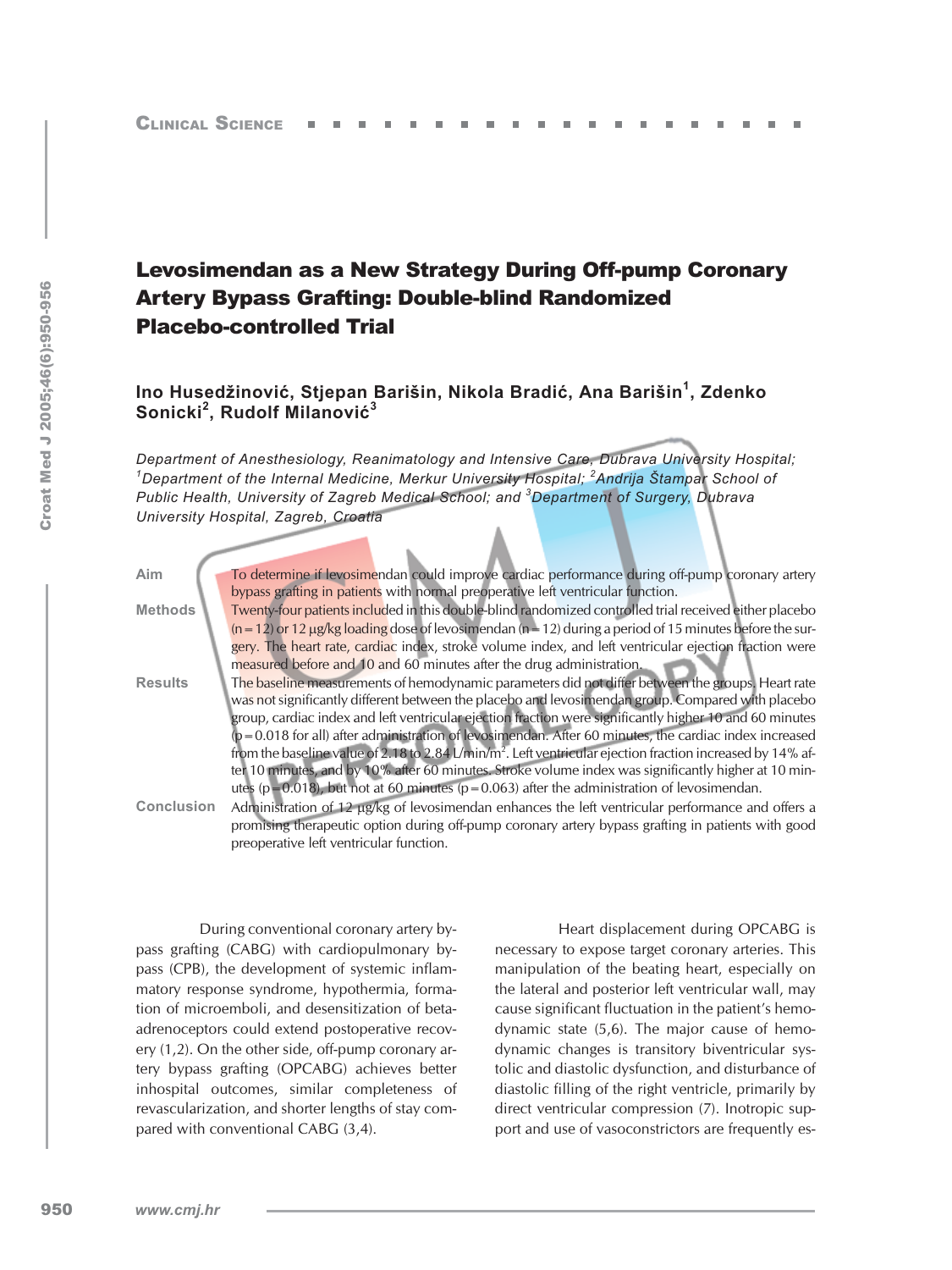



sential for the myocardial dysfunction after episodes of ischemia (stunning) during coronary occlusion. The myocardial stunning is related with decreased myofibril calcium sensitivity (8). Prophylactic usage of inotropic agents seems to be reasonable in this setting for patients undergoing OPCABG with normal left ventricular (LV) function (9,10).

Levosimendan is a new calcium sensitizer, which induces contractility by binding to troponin C without increasing intracellular calcium concentration. It has vasodilatatory and antiischemic properties attributable to its effects on adenosine triphosphate-dependent potassium channels. It also lowers the possibility of stunning and arrhythmias, and has neutral effect on myocardial energy (11,12). Until now, only two clinical prospective studies in CABG surgery have shown beneficial hemodynamic effects of levosimendan in patients with normal LV function (13,14).

The aim of our study was to determine if levosimendan could produce beneficial prolonged effects on left ventricular systolic function during OPCABG in patients with normal LV function.

### **Patients and Method**

### *Patients*

Out of 98 patients admitted to the Department of Anesthesiology, Reanimatology and Intensive Care, University Hospital Dubrava, Zagreb, between January 5, 2004, and the April 30, 2004, 64 patients were eligible for the study as they had the diagnosis of coronary artery disease. Out of 64 eligible patients, 25 met the inclusion criteria and were randomized into two groups (Fig. 1). The inclusion criteria were as follows: the degree I or II of Cardiac Anesthesia Risk Evaluation score (15), angiographically verified coronary artery disease, and left ventricular ejection fraction (EF)  $\geq$ 50%. All patients were male and younger than 70 years of age (Table 1). Patients were excluded from the study if they had any kind of heart disease except coronary artery disease, congenital heart disease, atrioventricular conduction disturbances, evidence of previously ventricular arrhythmias requiring antiarrhythmic treatment, atrial fi-

**Table 1.** Preoperative and operative characteristics of patients underwent off-pump coronary artery bypass grafting

|                                                       | Treatment           |                          |       |
|-------------------------------------------------------|---------------------|--------------------------|-------|
| Characteristics                                       | placebo<br>$(n=12)$ | levosimendan<br>$(n=12)$ | P*    |
| Preoperative data (mean±SD):                          |                     |                          |       |
| age (years)                                           | $61.1 + 5.3$        | 60.6+5.4                 | 0.747 |
| body surface area (m <sup>2</sup> )                   | $2.0 + 0.1$         | $2.0 + 0.1$              | 0.563 |
| ejection fraction (%)                                 | 58.6+2.4            | $55.7 + 4.5$             | 0.196 |
| Medication (n):                                       |                     |                          |       |
| nitrates                                              | 5                   | 4                        |       |
| β-adrenoceptor antagonists                            | 4                   | 4                        |       |
| calcium channel blockers                              | っ                   | O                        |       |
| Coronary occlusion time (min<br>mean±SD) <sup>†</sup> | $15.4 + 5.4$        | $16.8 + 5.7$             | 0.522 |
| No. of grafts (mean±SD)                               | $2.6 + 0.5$         | $2.7+0.5$                | 0.591 |

\*Mann-Whitney test. SD – standard deviation.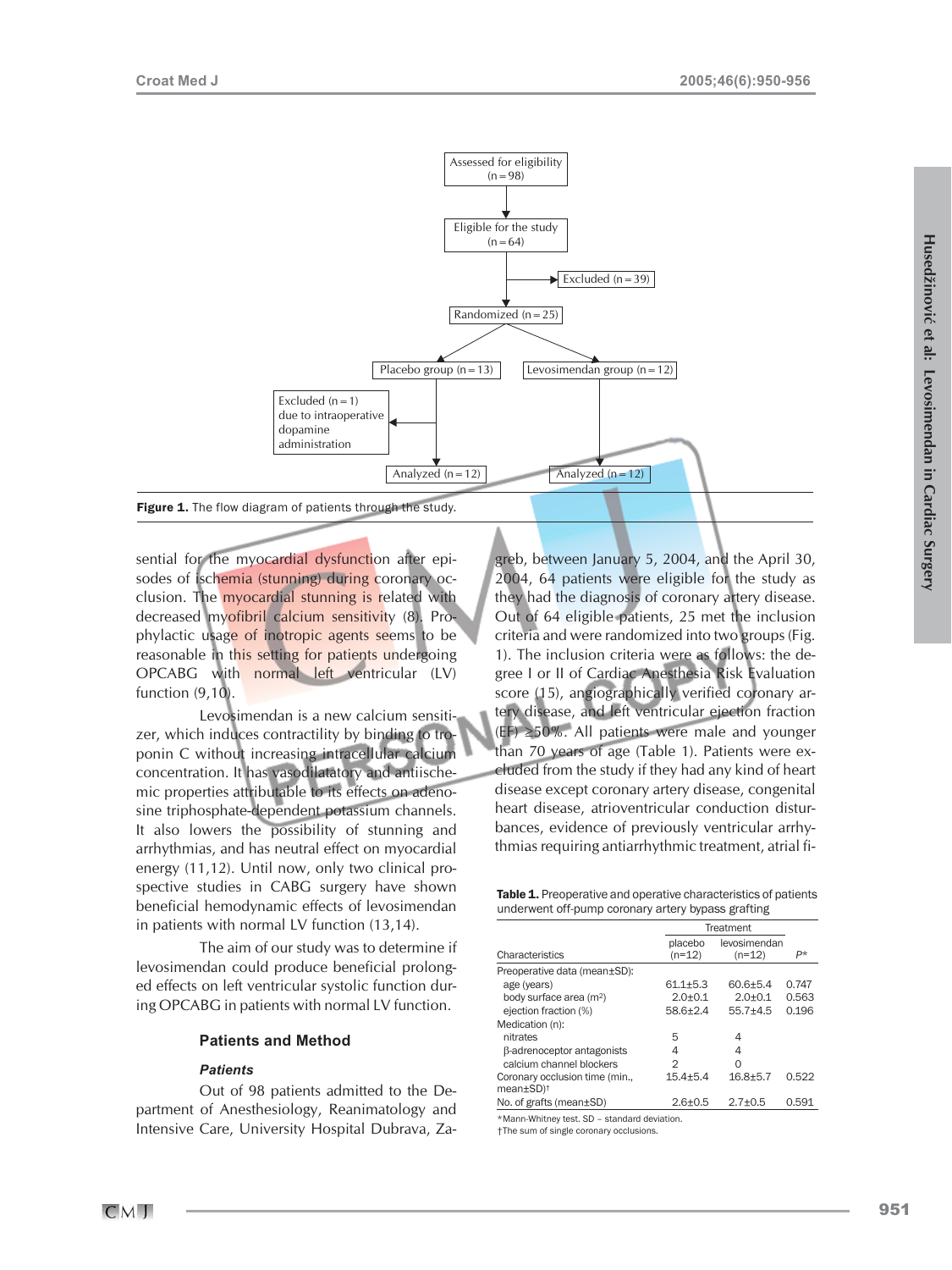brillation with rapid ventricular response, significant valvular stenosis or regurgitation, or pulmonary hypertension. Patients with myocardial infarction or stroke within 6 months, diabetes mellitus, end-stage of obstructive or restrictive pulmonary disease, severe kidney (serum creatine >115 mmol/L) or hepatic disease (bilirubin 1.5 times above the upper limit of normal), or sepsis were also excluded. Patients taking antiarrhythmic or digoxin therapy and requiring inotropic support before surgery were also excluded from the study. Exclusion criteria during surgery were myocardial ischemia (depression or elevation of the ST-segment for more than 1 mm on 12-lead electrocardiography) and hemodynamic instability (heart rate >100 beats/min, systolic blood pressure <90 mm Hg, or need for cardiac pacing). One patient randomized into the placebo group was subsequently excluded from the investigation and data analysis because he met exclusion criteria during surgery (dopamine administration after induction of anesthesia).

The study complied with the Helsinki Declaration. All patients were informed about the investigation and signed an informed consent form before the surgery.

### *Anesthesia Procedure*

Patients received their cardiac medications on the morning of surgery. Long-acting medications (calcium antagonists and angiotensin converting enzyme inhibitors) were discontinued a day before the beginning of the study. All patients were premedicated with morphine in the dose of 0.1 mg/kg IM (Morphine Merck®, Merck KgaA, Darmstadt, Germany) an hour before surgery. Anesthesia was induced by 0.1 mg/kg IV midazolam (Dormicum®, F. Hoffman-La Roche Ltd., Basel, Switzerland), 5-7 µg/kg IV fentanyl (Fentanyl®, Janssen Pharmaceutica, Beerse, Belgium), and 0.1 mg/kg IV pancuronium-bromide (Pavulon®, N.V. Organon, Oss, the Netherlands). After endotracheal intubation, the lungs were mechanically ventilated by positive pressure (tidal volume of 8 mL/kg and ventilatory frequency of 12/min) (Cato, Dräger, Lübeck, Germany). Tidal volume and respiratory rate were adjusted to maintain acid-base status and arterial  $CO<sub>2</sub>$  pressure within physiological limits. Anesthesia was maintained with a nitrous-oxide mixture (60% oxygen and 40% nitrous oxide) and sevoflurane (Sevorane®, Abbott Laboratories S.A., Abbott Park, IL, USA) in doses of 1.0-1.3 minimal alveolar concentration (MAC). Additional doses of pancuronium-bromide (0.1 mg/kg) were administered as required to maintain neuromuscular blockade during surgery.

#### *Hemodynamic Monitoring*

American Society of Anesthesiologists (ASA) standard monitors were applied on the admission to the operating room. In the operating room, an arterial catheter (Arrow International, Reading, PA, USA) was inserted into the left radial artery at the angle of 35% to the plane of the wrist, to measure direct arterial blood pressure. Seldinger's technique (16) was used for the central venous catheter placing and for the placing of a 5-lumen, 7.5 French pulmonary artery catheter (PAC) (Arrow International) into the right internal jugular vein. PAC insertion through the jugular vein across the heart into a pulmonary artery branch controlled by the monitor (Hewlett Packard Viridia CMS; Böblingen, Germany). PAC was fixed after being placed into the pulmonary capillary wedge position, usually 55-60 cm from the internal jugular vein puncture site. Central venous, radial and pulmonary arterial pressure transducers (Peter von Berg, Kirschseeon, Germany) were zeroed at the level of the left atrium. Electrocardiographic leads II and  $V<sub>5</sub>$ , heart rate, central venous, radial, and pulmonary artery pressure curves and values were monitored on the same monitor in the same way through the study.

Bolus thermodilution with the PAC is presently the method for measuring cardiac output in our clinical setting. By this method, multiple cardiac output measurements can be obtained at intervals by using an inert indicator. A 10mL bolus of 5% glucose was injected into the right atrium as the indicator of the room temperature; the following temperature changes were detected by the thermistor on the top of pulmonary catheter. During the patient's exhalation, an indicator was injected over 4 seconds throughout the proximal port of the catheter. The thermodilution curve was monitored on the thermodilution monitor (Cardiac Output Computer; Arrow International). Five repeated measurements were done. The cardiac output mean value was calculated from the three of five measurements not differing reciprocally by more than 10%. Other hemodynamic parameters, such as mean arterial pressure, central venous pres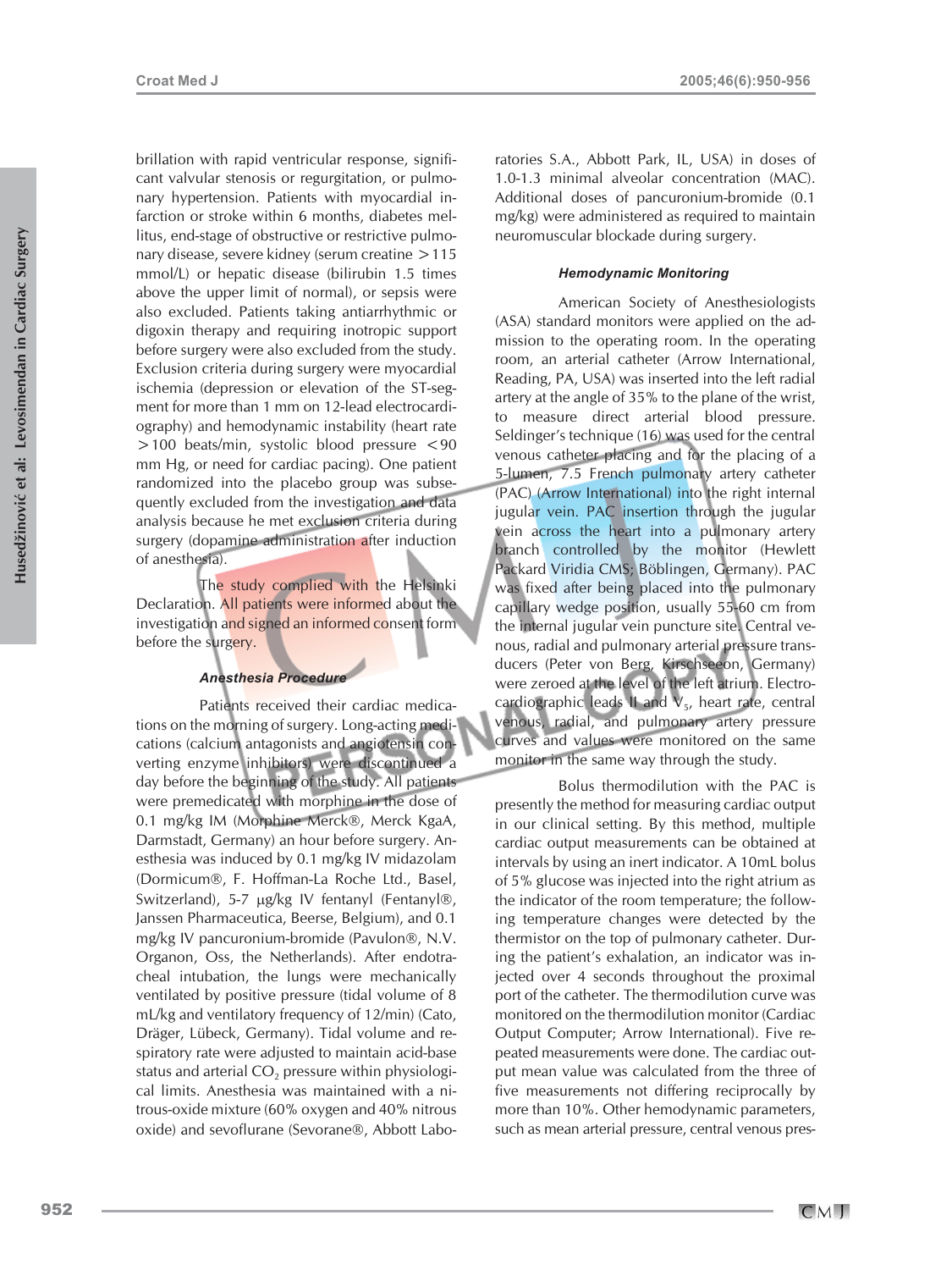sure, mean pulmonary arterial pressure, pulmonary capillary wedge pressure, were followed up.

Immediately after the induction of anesthesia, the transesophageal echo with 5.0 MHz biplane probe of the Ultrasound Scanner (Hitachi EUB-555®; Hitachi Medical Corporation, Tokyo, Japan) was inserted and positioned in the stomach. Superior angulation (flexing the scope) in the  $0^{\circ}$ image plane yielded the transgastric mid short-axis view. At this level, we determined both the left ventricular end-systolic dimension and left ventricular end-diastolic dimension. By recording the left ventricle cross-sectional view, we measured the percent fractional shortening and calculated the EF by Teichholz's method.

## *Study Design*

The patients were randomized into two groups by a single anesthesiologist who drew patients' numbers from a hat on the day before surgery. One group received placebo and the other 12  $\mu$ g/kg loading dose of levosimendan (Simdax®, Orion Corporation, Espoo, Finland) during a period of 15 minutes. All other investigators were blinded to the randomization. To maintain the randomization blind, each patient received two simultaneous infusions, one active or one placebo. The placebo infusion regimen was visually identical to its respective active counterpart (riboflavinophosphate 0.4 mg, ethanol 100 mg, and 5% glucose yielding a yellow color). Drug infusion started 10 minutes after anesthesia was induced and before surgery via a central vein by an infusion pump Omnifuse Graseby (SIMS Graseby Ltd; Watford, UK). After induction of anesthesia, infusion of 500 mL hydroxyethylstarch 6% solution (HAES-sterile 6% in saline 0.9%, Fresenius Kabi, Bad Homburg, Germany) was administered in all patients to optimize preload.

Heart rate, cardiac index (CI), stroke volume index (SVI), and left ventricular EF were measured before and 10 and 60 minutes after levosimendan administration. The same surgical team performed surgery in all investigated patients.

#### *Statistical Analysis*

Numerical data were presented as mean $±$ standard deviation (SD) or median with interquartile range. Qualitative data were described by frequencies. We used Mann-Whitney test to find differences between the two groups, and Friedman test to compare parameters measured at different time points within each group. Wilcoxon Signed Rank test was applied to find the differences in time-dependent variable pairs between the two groups. For statistical analysis, SAS System for Windows Release 6.12 software (SAS Institute Inc., Cary, NC, USA) was used. Changes were considered statistically significant at *P*<0.05.

#### **Results**

Patients in both groups had similar demographic characteristics, preoperative left ventricular EF, medications, and operative data (Table 1). No differences in the heart rate  $(P=0.323)$  were observed between the baseline measurements  $(84.0 \pm 5.7 \text{ beats/min})$ , 10 minutes  $(83.6 \pm 4.0 \text{ m})$ beats/min), and 60 minutes  $(82.7 \pm 5.1 \text{ beats/min})$ after placebo administration. No differences in the heart rate  $(P=0.098)$  were found between baseline measurements  $(83.5+5.3 \text{ beats/min})$ , 10 minutes  $(85.2 \pm 4.2 \text{ beats/min})$ , and 60 minutes  $(86.2\pm4.9$  beats/min) after levosimendan administration. The heart rate did not differ between the groups at baseline (*P*=0.534), 10 minutes  $(P = 0.487)$ , or 60 minutes  $(P = 0.078)$  after the administration of placebo or levosimendan.

No differences were observed between the groups in the baseline values of hemodynamic parameters (cardiac index and stroke volume index) and left ventricular EF (Table 2).

There were no differences in cardiac index within the placebo group at different time

**Table 2.** Hemodynamic parameters (median, interquartile range) of myocardial contractility after 15-minute infusion of either placebo) or 12 µg/kg levosimendan in off-pump coronary artery bypass

| Hemodynamic                                | Treatment   |                                    |       |
|--------------------------------------------|-------------|------------------------------------|-------|
| parameters                                 |             | placebo (n=12) levosimendan (n=12) | P*    |
| Cardiac index (L/min/m <sup>2</sup> ):     |             |                                    |       |
| baseline                                   | 2.21 (1.26) | 2.18(0.32)                         | 0.949 |
| 10 min                                     | 2.25(0.98)  | 2.90(0.98)                         | 0.035 |
| 60 min                                     | 2.16(0.20)  | 2.84(1.56)                         | 0.002 |
| Pt                                         | 0.368       | 0.004                              |       |
| Stroke volume index<br>$(mL/beat/m2)$ :    |             |                                    |       |
| baseline                                   | 29.5(5.5)   | 30.3(7.0)                          | 0.201 |
| 10 min                                     | 29.1 (10.0) | 41.2 (18.3)                        | 0.035 |
| 60 min                                     | 28.3 (10.0) | 34.8(12.5)                         | 0.055 |
| P <sup>†</sup>                             | 0.368       | 0.028                              |       |
| Left ventricular ejection<br>fraction (%): |             |                                    |       |
| baseline                                   | 60.0(9.0)   | 57.0 (10.0)                        | 0.898 |
| 10 min                                     | 56.0 (7.0)  | 71.0 (13.0)                        | 0.004 |
| 60 min                                     | 57.0 (7.0)  | 67.0 (13.0)                        | 0.015 |
| Pt                                         | 0.021       | 0.002                              |       |

**\***Mann-Whitney test. †Friedman test.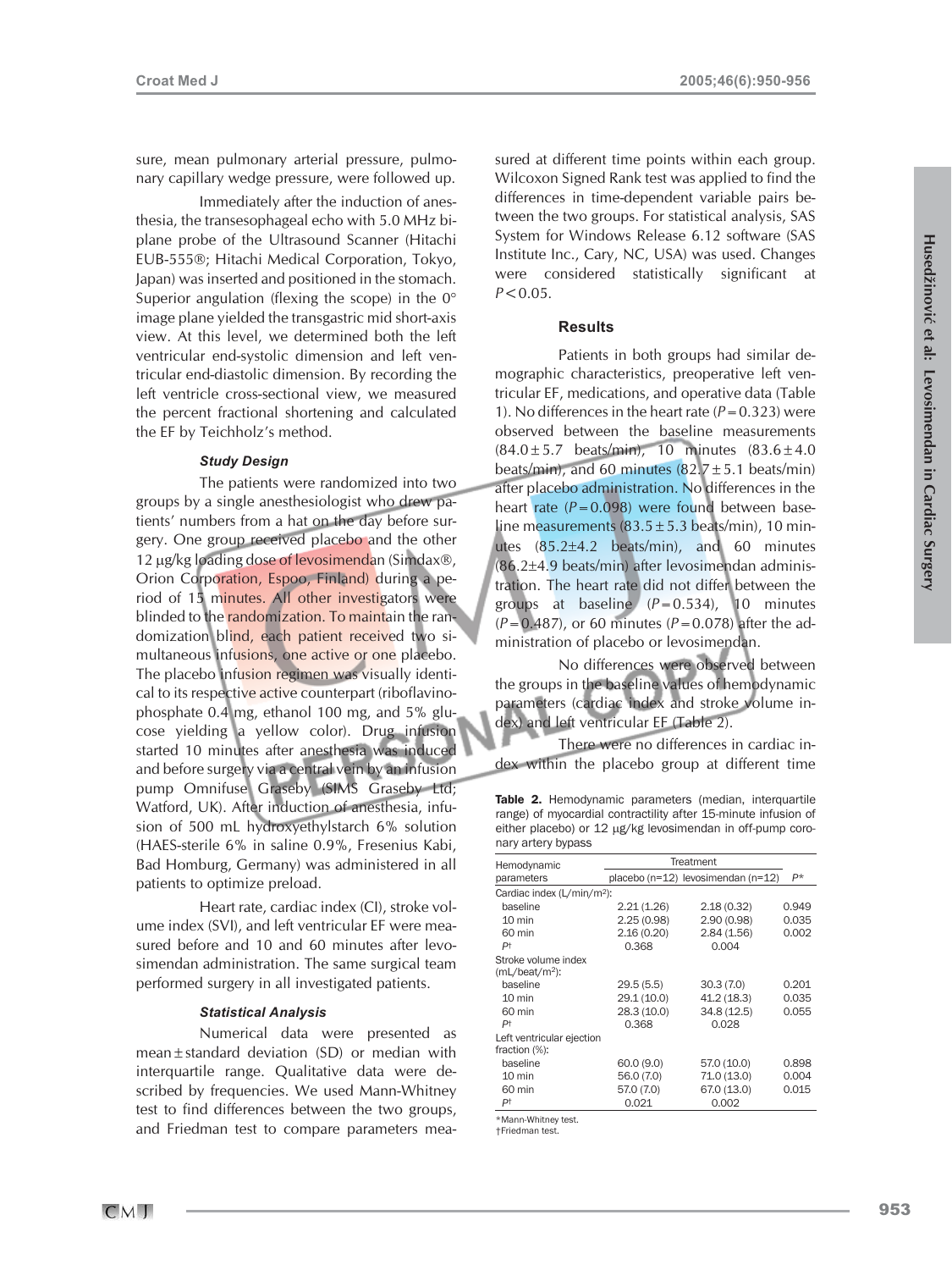points. In the levosimendan group, cardiac index was significantly higher 10 and 60 minutes  $(P=0.018$  for all) after the administration of the drug than at the baseline measurement.

Similar alterations in stroke volume index were observed within the placebo group. Compared with baseline measurement, stroke volume index was significantly higher  $10 (P = 0.018)$ . but not 60 minutes  $(P=0.063)$  after the administration of levosimendan.

Significant decrease in the left ventricular EF was obtained after the administration of placebo  $(P = 0.021)$ . In comparison with the baseline measurement, the left ventricular EF was significantly lower 10 minutes  $(P=0.042)$  after the administration of placebo. In contrast to these findings, the left ventricular EF significantly increased in patients who received levosimendan  $(P=0.002)$ . When compared with baseline values, this parameter was significantly higher 10 and 60 minutes  $(P=0.018$  for all) after the administration of levosimendan (Table 2).

## **Discussion**

Levosimendan dose that we used had a prolonged effect on the left ventricular systolic function during OPCABG. Unlike Nijhawan et al (13), we did not consider continuous infusion of the drug necessary because the cardiac index was still increased 60 minutes after the application of the loading dose of levosimendan. No increase was noted after the placebo administration. Stroke volume index also increased 10 minutes after administration of levosimendan, whereas it remained unchanged in the placebo group. As some authors previously reported (13,17), lower loading doses of levosimendan (12 µg/kg) do not increase heart frequency. There was no evidence of tachycardia in our patients, with the highest mean value of 86 beats/min. The lack of tachycardia in patients with coronary artery disease decreases the incidence of myocardial ischemia, and on the other hand, guarantees better operation field to surgeon. Estimated increase in cardiac index was only the consequence of a positive effect of levosimendan on the stroke volume index.

In contrast to our results, Lilleberg et al (14) used the high doses of levosimendan, and recorded an increase in the cardiac output as the result of increased stroke volume, but with a consequently increasing heart rate. Because of that,

lower loading dose of levosimendan is necessary in patients with coronary artery disease in cardiac surgery. Values of EF, compared with the basic values, increased in the levosimendan group by 14% and 10% after 10 and 60 minutes, respectively. In the placebo group, the both measurements had shown reduced EF.

To test if levosimendan could improve heart function after cardiopulmonary bypass, Nijhawan et al (13) administered continued levosimendan infusion (0.1-0.3 µg/kg/min), after the low and high loading doses, up to 6 hours after the weaning from cardiopulmonary bypass. However, they followed up the hemodynamic effect only by thermodilution and did not use transesophageal ultrasound, as we did. They concluded that levosimendan had a beneficial effect on myocardial function and lowered the afterload following cardiopulmonary bypass.

In the last several years, OPCABG surgery has been used more often, primarily to avoid complications of cardiopulmonary bypass. However, OPCABG procedure can cause a hemodynamic instability due to heart displacement. Additionally, accompanied increasing heart filling pressures could lead to a decrease in cardiac and stroke volume indices.

Presently, there is still no consensus on vasoactive medications use during the OPCABG surgery. Beta-adrenoceptor agonists could impair myocardial function by increased oxygen consumption, and their positive chronotropic effect can make surgeon's job more difficult. As arterial grafts (radial and mammary arteries) allow for better flow than veins grafts, they are increasingly used in surgery (18). In patients who received arterial grafts, alternative use of vasoconstrictors can produce vasospasm and lead to dramatic hemodynamic deterioration (19). Furthermore, vasoconstrictors can additionally decrease cardiac index as they increase afterload (19). The brief period of ischemia during direct coronary occlusion is characterized by reversibly impaired postischemic systolic and diastolic function (20). The mechanism of myocardial stunning is connected directly with decreased calcium sensitivity of myofibrils (21). Because of the unfortunate effects of the previously mentioned vasoconstrictors and beta-adrenoceptor agonists, levosimendan could be an alternative agent during OPCABG. Levosimendan is a calcium sensitizer that enhances the

954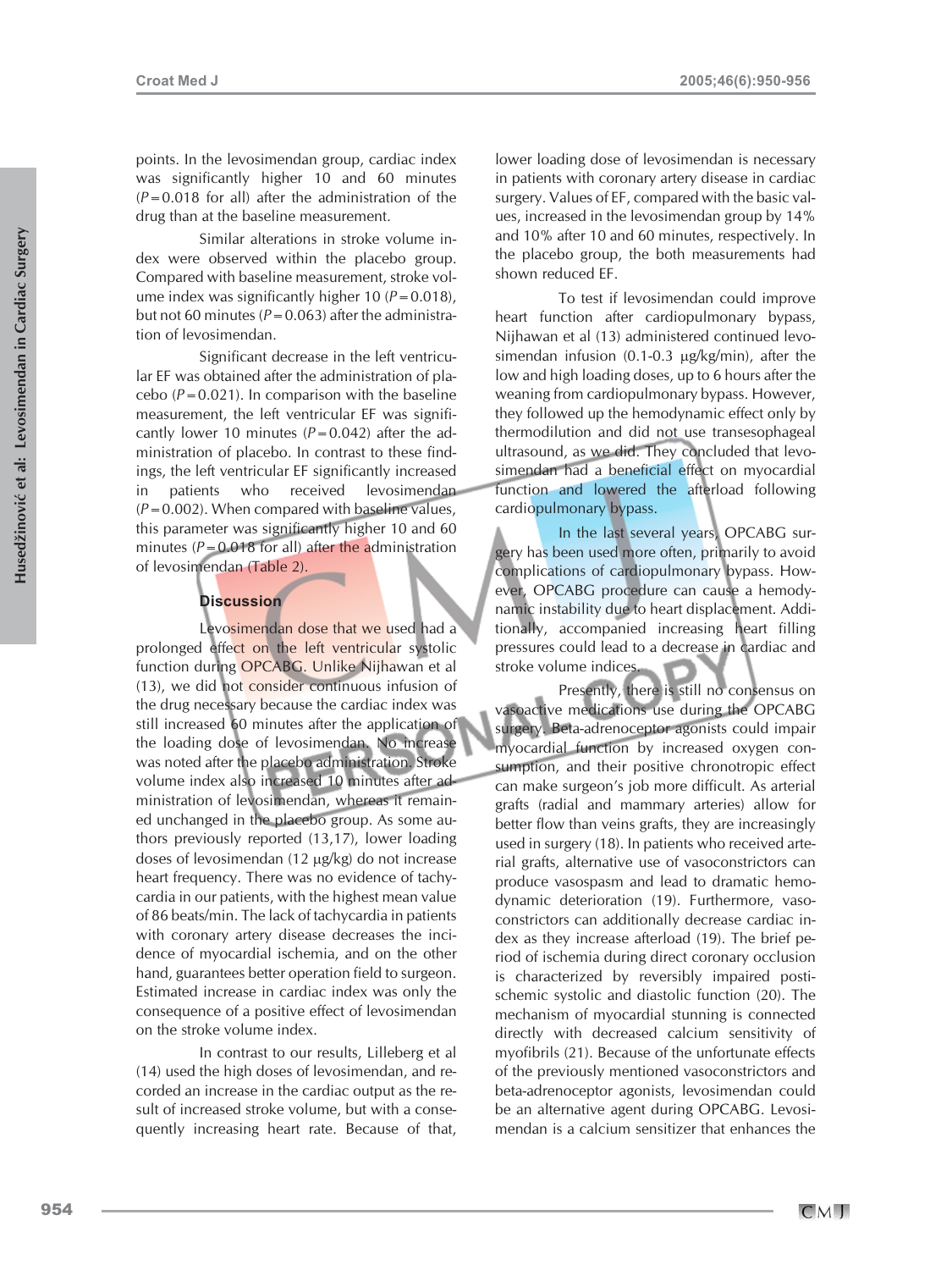contractile force of the myocardium by binding to troponin C without increasing intracellular calcium concentration at therapeutic doses (22). It exerts cardioprotective effects, including coronary artery vasodilatation via activation of triphosphate-regulated potassium channels at a dose that enhances myocardial contractility (23). On the other hand, there is still no protocol for use of inotropic medications. In Europe, they are used in 30% to 100% of cardiosurgery procedures (24). Due to potential adverse effects of catecholamine inotropic medications, some authors report a potentially higher risk of complications (24).

The limitations of this study were a small number of patients and specific surgery procedure (cardiopulmonary bypass was not performed). A possible shortcoming of levosimendan usage in cardiosurgery patients could be the fall of blood pressure due to the decrease in the right ventricular filling pressure. The same mechanism, based on the baroreceptors activation, could aggravate reflex tachycardia. However, reflex tachycardia was not registered in our study, because we used a lower dose of levosimendan, which could additionally limit the results of this study. Favorable hemodynamic effect of levosimendan, as shown in our study, could hasten the healing and decrease the patients' length of stay in intensive care units. However, these results have to be interpreted with caution in patients with preoperative left-sided heart failure and hemodynamic criteria for low cardiac output syndrome.

In conclusion, levosimendan offers a promising therapeutic choice for the management of patients with optimal hemodynamic stability. It also enhances left ventricular performance during OPCABG in patients with good preoperative left ventricular function. Further clinical investigations should include patients with low cardiac output syndrome in early postoperative period and those with diastolic myocardial dysfunction, and should provide answers to questions about oxygen balance in the myocardium and potential unfavorable effects of levosimendan on intrapulmonary shunt.

#### **References**

1 Sohrabi F, Mispireta LA, Fiocco M, Dibos LA, Buescher PC, Sloane PJ. Effects of off-pump coronary artery bypass grafting on patient outcome. J Investig Med. 2003; 51:27-31.

- 2 Eldrup N, Rasmussen NH, Yndgaard S, Bigler D, Berthelsen PG. Impact of off-pump coronary artery surgery on myocardial performance and beta-adrenoceptor function. J Cardiothorac Vasc Anesth. 2001;15: 428-32.
- 3 Puskas JD, Williams WH, Mahoney EM, Huber PR, Block PC, Duke PG, et al. Off-pump vs conventional coronary artery bypass grafting: early and 1-year graft patency, cost, and quality-of-life outcomes: a randomized trial. JAMA. 2004;291:1841-9.
- 4 Al-Ruzzeh S, Ambler G, Asimakopoulos G, Omar RZ, Hasan R, Fabri B, et al. Off-Pump Coronary Artery Bypass (OPCAB) surgery reduces risk-stratified morbidity and mortality: a United Kingdom multi-center comparative analysis of early clinical outcome. Circulation. 2003;108 Suppl 1:1-8.
- Nierich AP, Diephuis J, Jansen EW, Borst C, Knape JT. Heart displacement during off-pump CABG: how well is it tolerated? Ann Thorac Surg. 2000;70:466-72.
- 6 Kwak YL, Oh YJ, Jung SM, Yoo KJ, Lee JH, Hong YW. Change in right ventricular function during off-pump coronary artery bypass graft surgery. Eur J Cardiothorac Surg. 2004;25:572-7.
- Mathison M, Edgerton JR, Horswell JL, Akin JJ, Mack MJ. Analysis of hemodynamic changes during beating heart surgical procedures. Ann Thorac Surg. 2000;70: 1355-60.
- Sun H, Cihartier D, Leblanc N, Nattel S, Intracellular calcium changes and tachycardia-induced contractile dysfunction in canine atrial myocytes. Cardiovasc Res. 2001;49:751-61.
- Kwak YL, Oh YL, Shinn HK, Yoo KL, Kim SH, Hong YW. Haemodynamic effects of a milrinone infusion without a bolus in patients undergoing off-pump coronary artery bypass graft surgery. Anaesthesia. 2004;59:324-31.
- 10 Kim JH, Ham BM, Kim YL, Bahk JH, Ryu HG, Jeon YS, et al. Prophylactic milrinone during OPCAB of posterior vessels: implication in angina patients taking betablockers. Eur J Cardiothorac Surg. 2003;24:770-6.
- 11 Figgit DP, Gillies PS, Goa KL. Levosimendan. Drugs. 2001;61:613-27.
- 12 Kersten JR, Montgomery MW, Pagel PS, Warltier DC. Levosimendan, a new positive inotropic drug, decreases myocardial infarct size via activation of K(ATP) channels. Anesth Analg. 2000;90:5-11.
- 13 Nijhawan N, Nicolosi AC, Montgomery MW, Aggarwal A, Pagel PS, Warltier DC. Levosimendan enhances cardiac performance after cardiopulmonary bypass: a prospective, randomized placebo-controlled trial. J Cardiovas Pharmacol. 1999;34:219-28.
- 14 Lilleberg J, Nieminen MS, Akkila J, Heikkilä L, Kuitunen A, Lehtonen L, et al. Effects of a new calcium sensitizer, levosimendan, on haemodynamics, coronary blood flow and myocardial substrate utilization early after coronary artery bypass grafting. Eur Heart J. 1998;19: 660-8.
- 15 Dupuis JY, Wang F, Nathan H, Lam M, Grimes S, Bourke M. The cardiac anesthesia risk evaluation score. Anesthesiology. 2001;94:194-204.
- 16 Seldinger SI. Catheter replacement of the needle in percutaneous arteriography. Acta Radiol. 1953;39:368.
- 17 Barisin S, Husedzinovic I, Sonicki Z, Bradic N, Barisin A, Tonkovic D. Levosimendan in off-pump coronary artery bypass: a four-times masked controlled study. J Cardiovasc Pharmacol. 2004;44:703-8.

 $CMI$